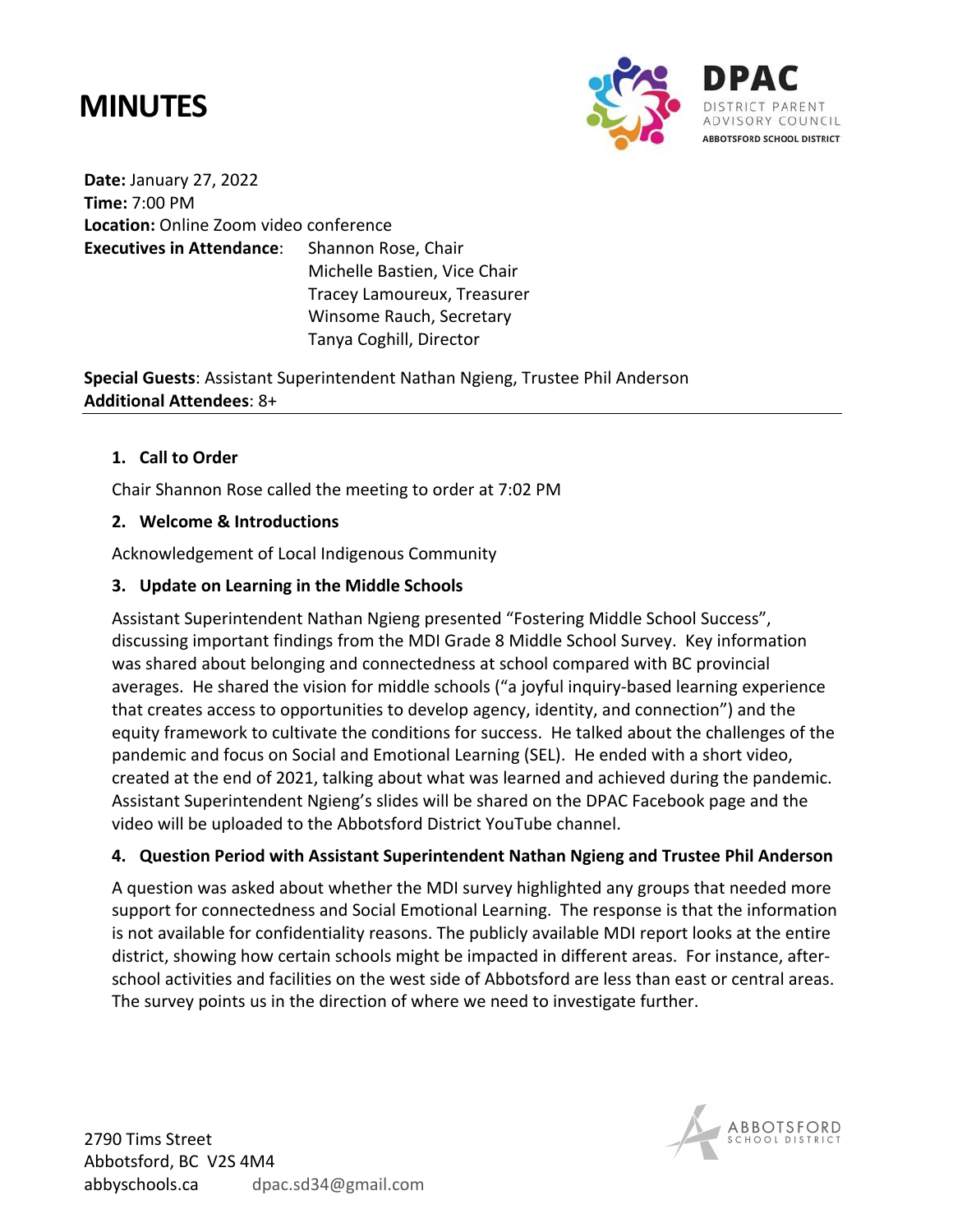A question was asked about spots opening for online Kindergarten and up registrations. The suggestion was made to contact the Abbotsford Virtual School (AVS) Principal directly or look at their website to obtain registration information.

A question was asked and answered about support services for diverse learners. In addition to EA support, there are Learning Support Services, Youth Care Workers, and Specialist Teachers. Start the conversation with the classroom teacher about level of support needed and then talk to the principal about any further requirements. If you require more assistance, please call the board office.

## **5. Approval of the Minutes from November 2021**

Secretary Winsome Rauch read the minutes of the November 25, 2021 meeting. It was MOVED by Shannon Rose and SECONDED by Director Tanya Coghill that the minutes of the November 25, 2021 General Meeting be approved as amended. CARRIED

## **6. Treasurer report**

Treasurer Tracey Lamoureux provided Closing G/L Account balances as of January 27, 2021 General = \$332.26 (after 4 x\$75 cheques to reimburse schools for BCCPAC memberships) Gaming = \$7069.72 (after \$150 BCCPAC membership and \$224 Zoom subscription)

## **7. International Baccalaureate (IB) Update**

Shannon Rose shared the slides presented by Assistant Superintendent Gino Bondi and Abbotsford Senior Secondary Principal Phil Cookson to the January Education Committee meeting. Key points: admission to the program continues to begin in Grade 11, the threecourse minimum applies only to out of catchment applications, administration would like to increase the average IB class size, and trustees would like to see Middle Years Program (MYP) extended to grade 9 and 10. Abbotsford Middle currently has district MYP grades 6-8 for all their students, but they are not taking any from out of catchment as the program and school are currently at capacity.

## **8. New Business**

## 8.1 Ministry of Education Zoom subscriptions

The Ministry of Education has provided District #34 with 3 Zoom licenses for PACs to use. The Ministry negotiated to renew them until June 30, 2022. PACs can access one of the three Zoom accounts held by DPAC, free of charge, by emailing SD34zoom1@gmail.com.

## 8.2 BCCPAC Webinar

BCCPAC is offering a free webinar "Understanding PACs from A-Z and Why They Are Important for Families (February 10 at 7 PM). Register for the webinar in advance.